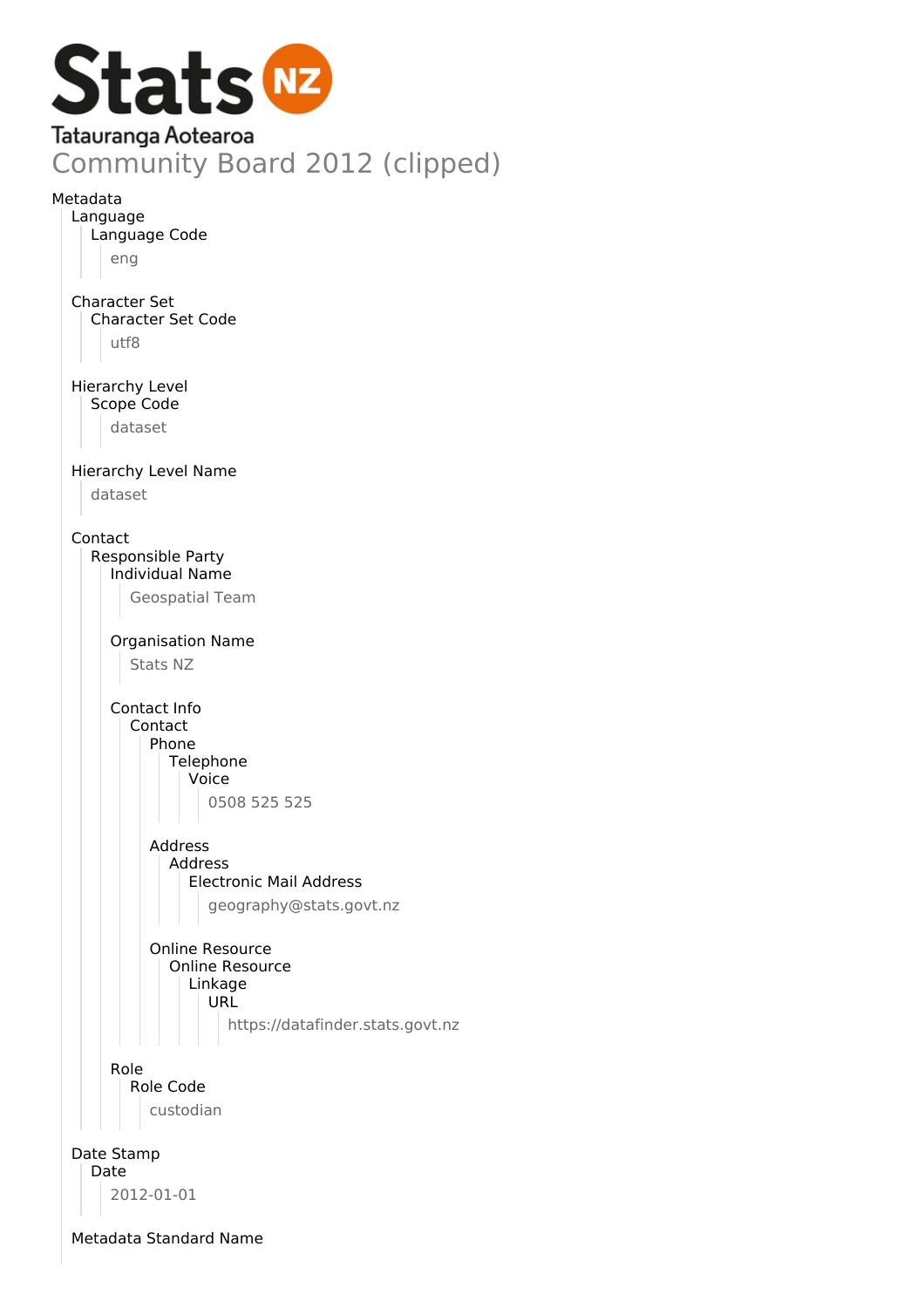ISO 19139 Geographic Information - Metadata - Implementation Specification Metadata Standard Version 2007 Spatial Representation Info Grid Spatial Representation Boolean false Spatial Representation Info Vector Spatial Representation Topology Level Code geometryOnly Geometric Object Type Code composite Integer 194 Spatial Representation Info Vector Spatial Representation Topology Level Code geometryOnly Geometric Object Type Code composite Integer 194 Spatial Representation Info Vector Spatial Representation Topology Level Code geometryOnly Geometric Object Type Code composite Integer 194 Spatial Representation Info Vector Spatial Representation Topology Level Code geometryOnly Geometric Object Type Code composite Integer 194 Reference System Info Reference System Reference System Identifier Identifier Code 2193 Code Space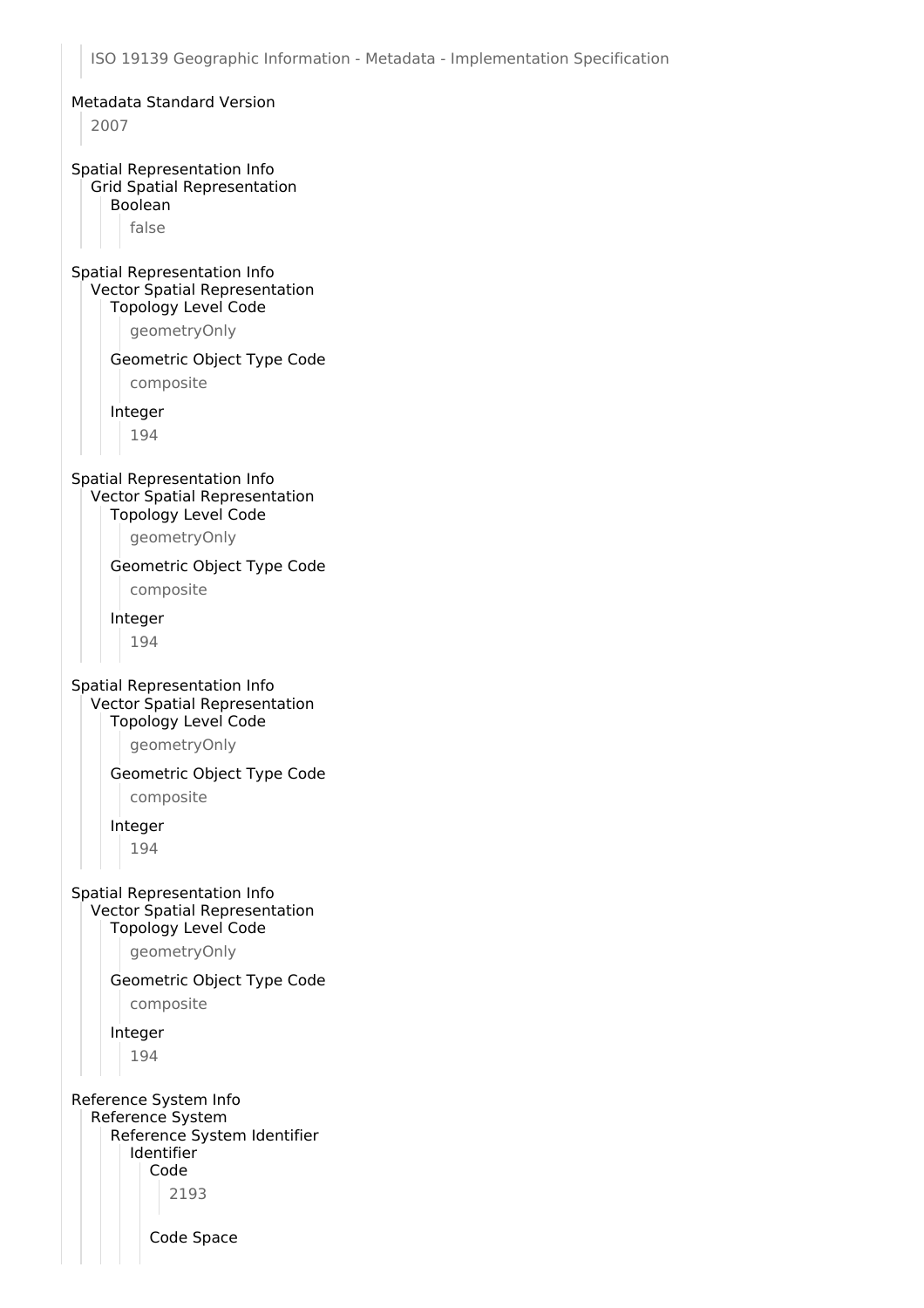EPSG Version 7.9.4(9.0.0)

# Identification Info

Data Identification Citation

> Citation Title CB2012\_generalised

> > Date

Presentation Form Presentation Form Code mapDigital

## Abstract

This dataset is the definitive set of Community Board boundaries for 2011 as defined by the territorial authorities and Local Government Commission but maintained by Statistics New Zealand, who are the custodian.Community Boards are set up under the Local Government Act 2002 and Local Electoral Act 2001. Their purpose is to administer the affairs of communities with populations not less than 1,500 within rural, urban or metropolitan districts of a territorial authority. A community boards functions, powers and duties are delegated at the discretion of its parent territorial authority and these may differ from community board to community board. Community boards and their boundaries are reviewed in the year immediately preceding the triennial local government elections. Community Boards are numbered based on their corresponding territorial authority. Each community board has a unique five digit number. The first three digits are the territorial authority that the community board lies within. The following two digits are sequential, and represent the number of community boards within the territorialauthority. For example, Taupo District (021) has 1 community board numbered 02101. The rest of the district is not represented by a community board boundary and is therefore coded 02199.Many territorial authorities do not have community boards and if they do, the community boards do not necessarily cover the whole territorial authority. As at 1st July 2007, Digital Boundary data became freely available.

#### Purpose

This dataset is the definitive set of Community Board boundaries for 2011 as defined by the territorial authorities and Local Government Commission but maintained by Statistics New Zealand, who are the custodian. This version contains 194 community boards.

# Credit

Stats NZ

Point Of Contact Responsible Party Individual Name

Geospatial Team

Organisation Name Stats NZ

Contact Info **Contact** Phone **Telephone** Voice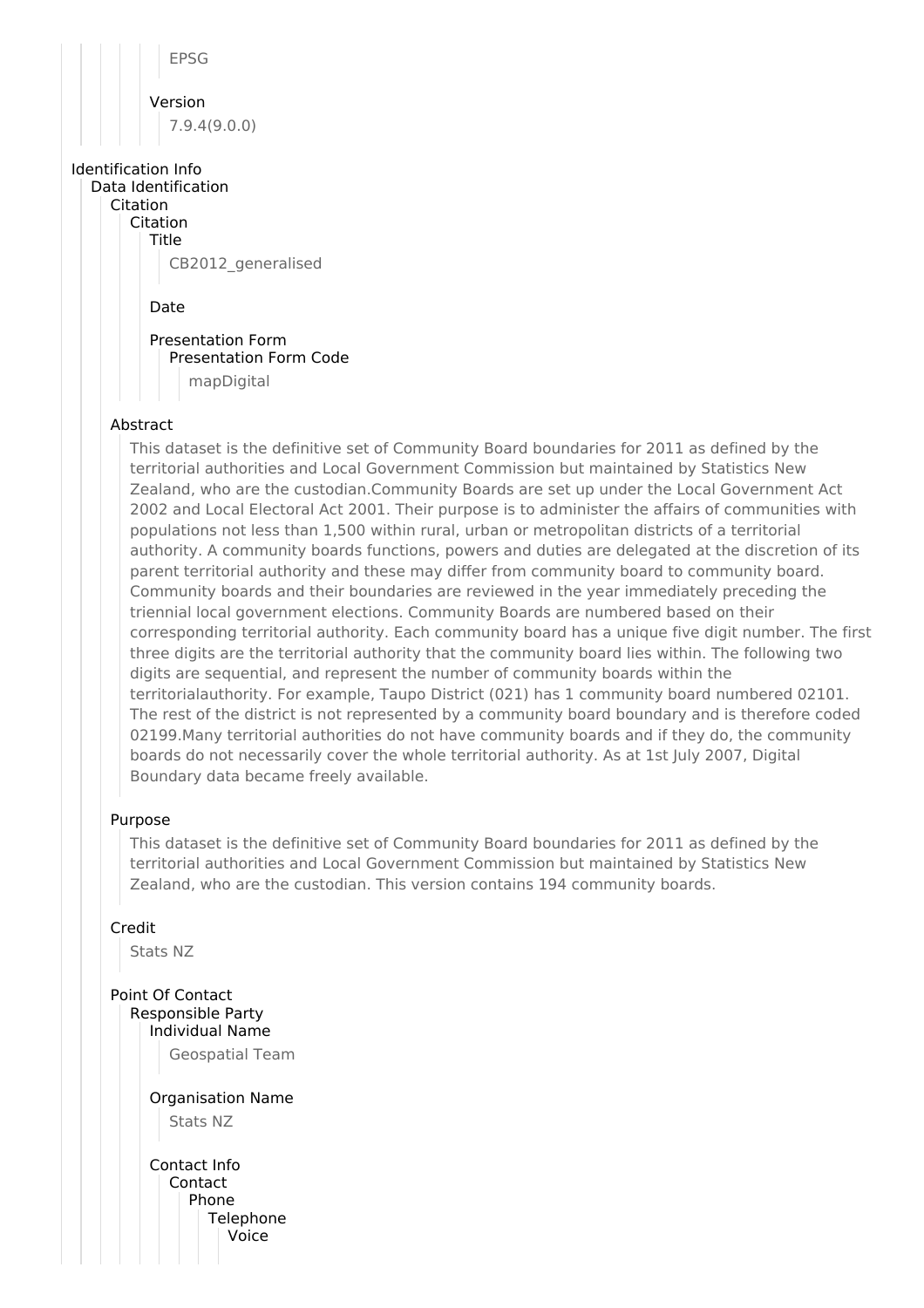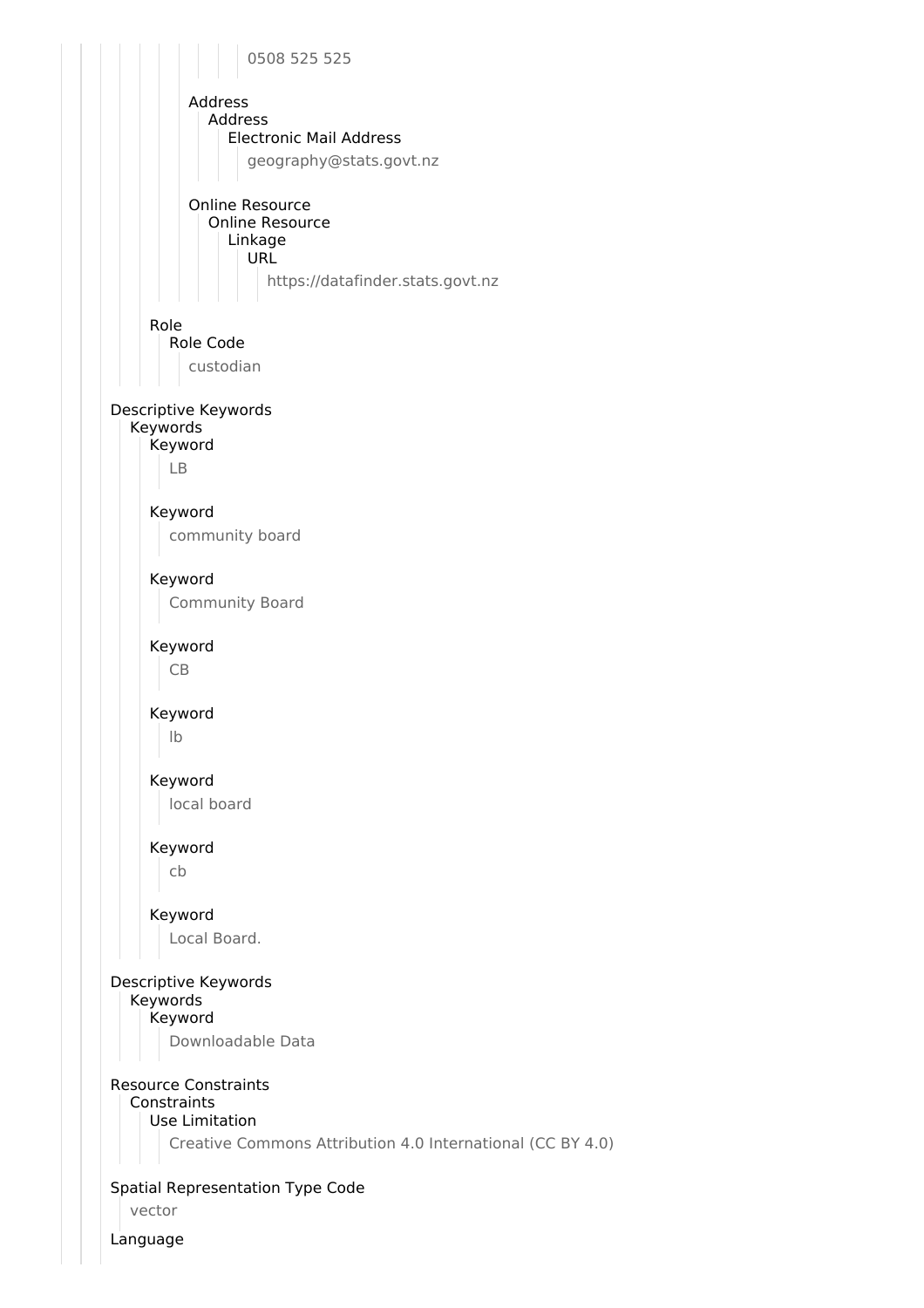